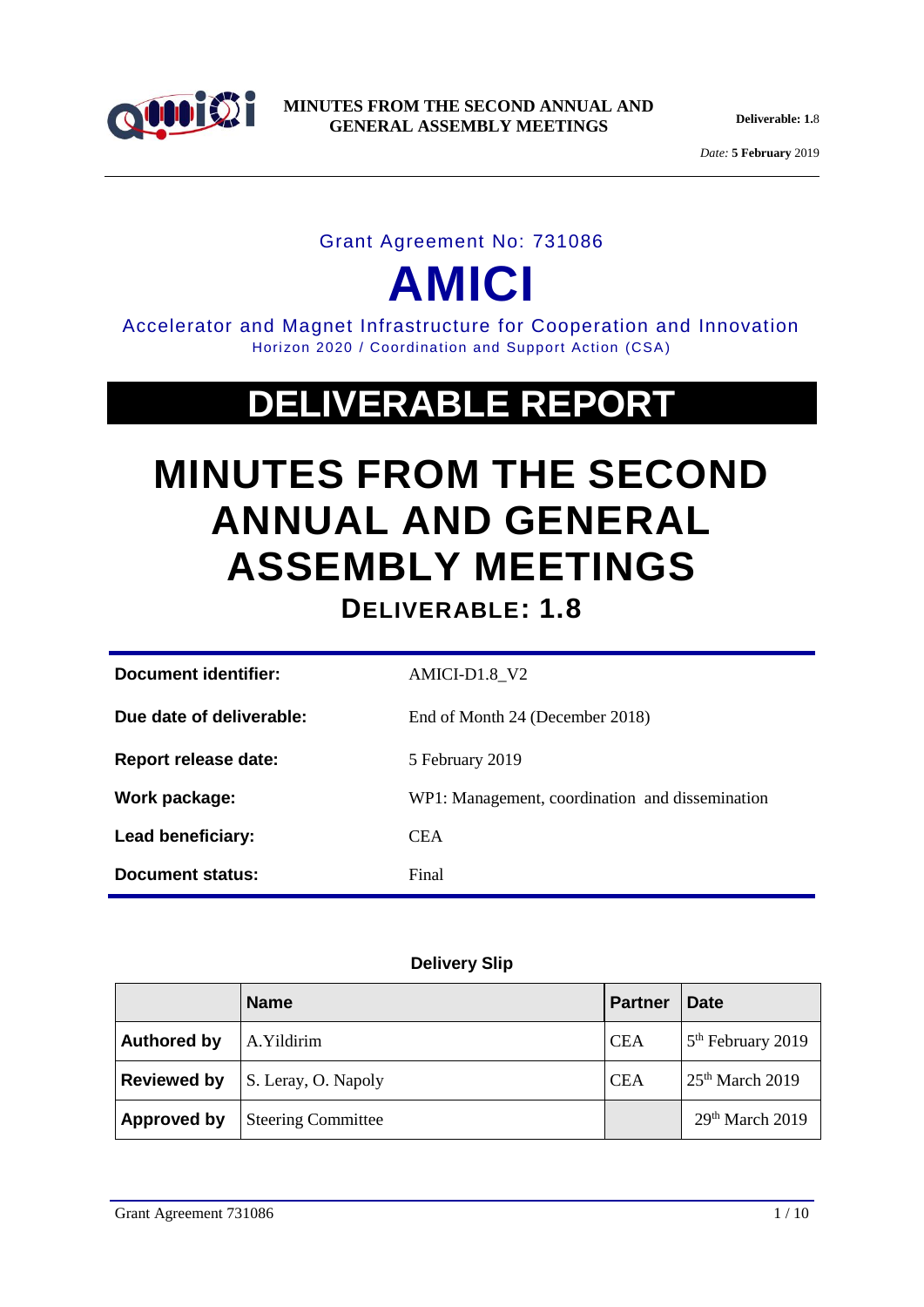

#### **Deliverable:**

Minutes from the Second Annual and General Assembly meetings

#### **Executive summary:**

*The AMICI project held its Second Annual Meeting on 23rd January 2019 in Salerno, at the premises of the Salerno University. General status of the AMICI project and presentations of the five Work Packages progress reports were given from 9:00 until 16:00. The meeting was followed by a visit of NAFASSY, an INFN technological facility at the University of Salerno. The open meeting gathered about 50 participants representing all the AMICI beneficiary institutions and European industries.* 

*The progress reports of the Second Annual Meeting were prepared, on 22nd January, through* work package meetings *with the AMICI task contributors.* 

*Besides, the meeting of the AMICI Advisory Group was held on the 24th January with 7 of its 14 members who could give recommendations on specific issues. The meeting of the General Assembly representing the 10 beneficiaries took place on the same day and ended the Second Annual Meeting.*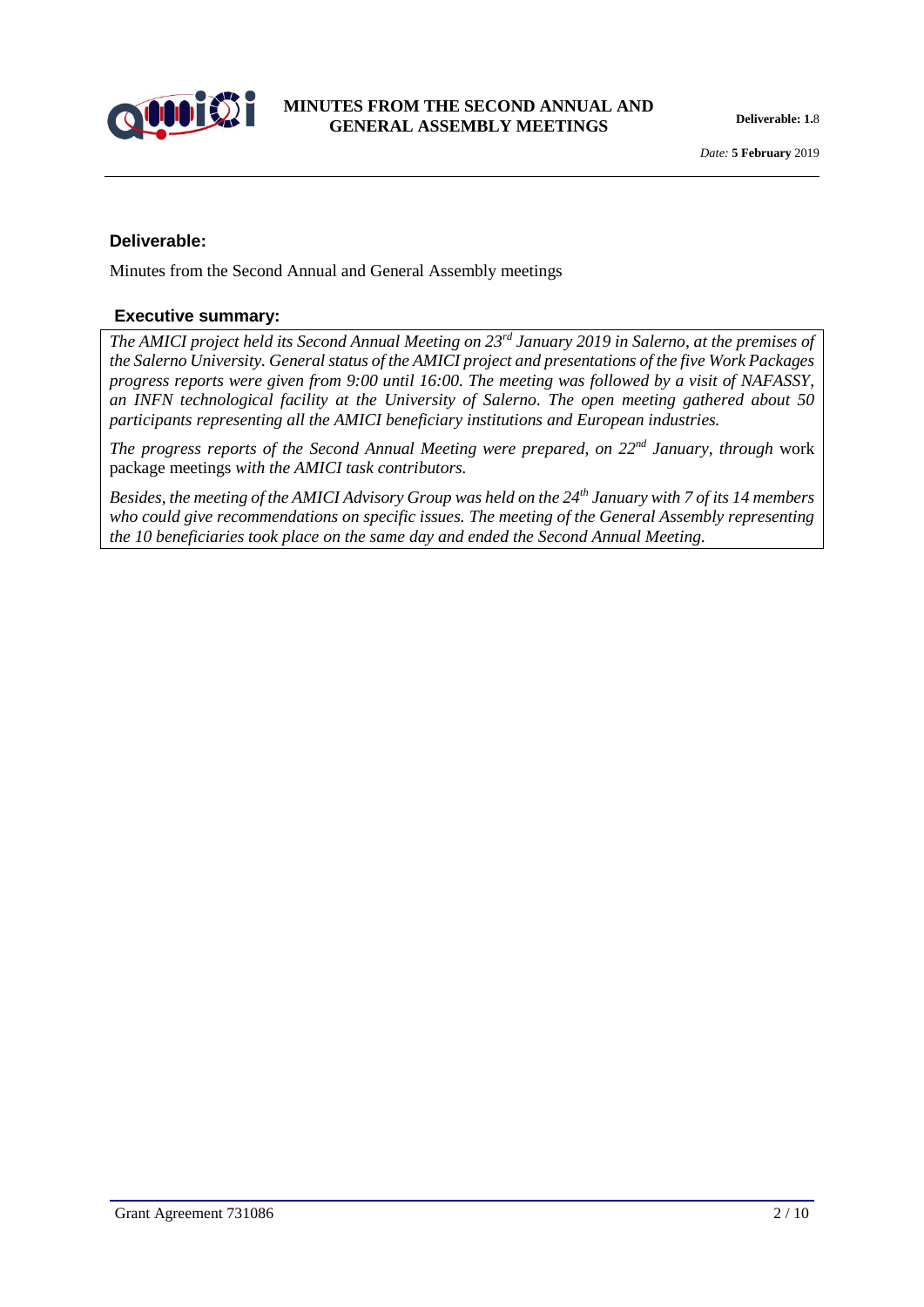

*Date:* **5 February** 2019

## **1 INTRODUCTION**

As foreseen by the Grant Agreement, the AMICI project held its Second Annual meeting on 23<sup>rd</sup> January 2019, at the premises of the Salerno University. The progress reports of this meeting were prepared, on 22<sup>nd</sup> January, through work package meetings with the AMICI task contributors. The goal of the Second Annual meeting was to report on the progress of each Work Packages, to advance on the tasks and to define a work plan for the end of the project. This was also the opportunity to obtain recommendations from the Advisory Group and to hold the meeting of the General Assembly on the following day. All details from the Second Annual meeting, including timetable, presentations, participants and satellite meetings can be consulted on the public Web-based [Indico](https://agenda.infn.it/event/16918/) site of this event.

## **2 AGENDA**

Wednesday 23rd January 2019

*08:15 - 08:45: Transfer from Lloyd's Baia Hotel to University of Salerno*

**08:45 - 09:00:** Welcome address

**09:00 - 09:30:** Introduction to AMICI Second Annual Meeting *Speaker: Olivier NAPOLY (CEA)*

**9:30 - 10:15:** Presentation of Work Package 4 "Innovation" **10:15 - 10:30:** Discussions *Speaker: Anthony GLEESON (STFC)*

*10:30 - 11:00: Coffee break*

**11:00 - 11:45:** Presentation of Work Package 5 "Industrialization" **11:45 - 12:00:** Discussions *Speaker: Pasquale FABBRICATORE (INFN)*

**12:00 - 12:45:** Presentation of Work Package 3 "Cooperation" **12:45 - 13:00:** Discussions *Speaker: Hans WEISE (DESY)*

#### *13:00 - 14:00: Lunch*

**14:00 - 14:45:** Presentation of Work Package 2 "Strategy" **14:45 - 15:00:** Discussions *Speakers: Walid KAABI (CNRS) and Tord EKELÖF (UU)*

**15:00 - 15:30:** Presentation of Work Package 1 "Management" **15:30 - 15:45:** Discussions *Speaker: Sylvie LERAY (CEA)*

*15:45 - 16:15: Coffee break*

**16:15 - 18:00:** NAFASSY visit

*18:00 - 18:20: Transfer to Lloyd's Baia Hotel*

**20:00 - 22:00:** Social Dinner at Lloyd's Baia Hotel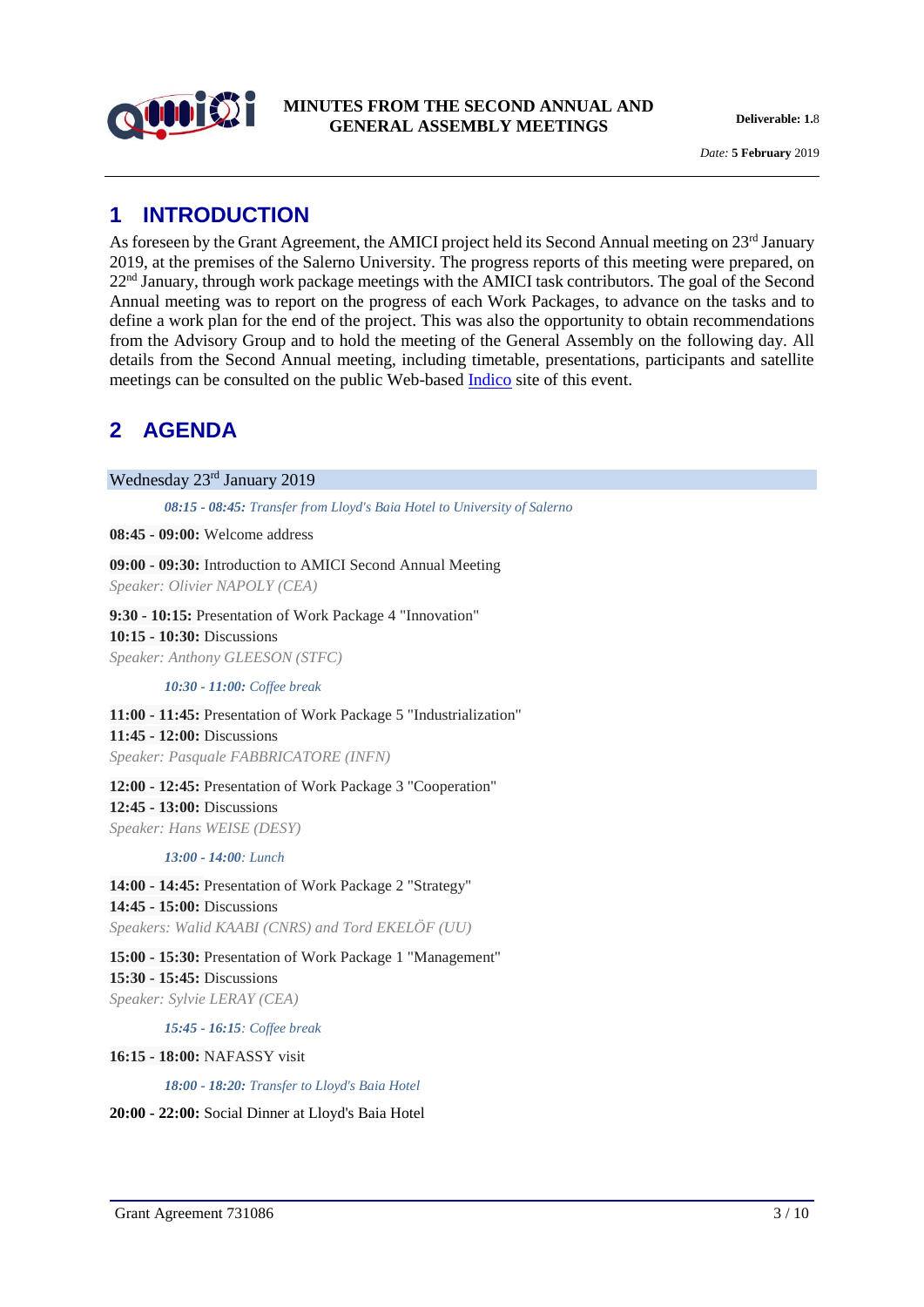

*Date:* **5 February** 2019

#### Thursday 24<sup>th</sup> January 2019

**08:30 - 10:00:** Meeting of the Advisory Group and Steering Committee

*10:00 - 10:30: Coffee Break*

**10:30 - 11:30 :** General Assembly Meeting **10:30 - 11:30 :** Closed meeting of the Advisory Group

**11:30 - 12:30:** General Assembly, including the Report from the Chair of the Advisory Group

*12:30 - 13:30: Lunch*

**13:30 - 16:30:** General Assembly extraordinary meeting

### **3 GLOBAL PARTICIPATION**

In total, the AMICI Second Annual Meeting gathered 53 participants. The distribution of the participants is as follow:



### **4 MINUTES FROM THE MEETINGS**

#### **4.1. AMICI SECOND ANNUAL MEETING**

The AMICI Second Annual Meeting took place on 23<sup>rd</sup> January from 8:30 to 18:30. Chaired by each WP leaders, the working sessions gathered about 50 AMICI collaborators from the 10 Institutes in order to advance on the tasks defined in the Grant Agreement and to define a work plan for the end of the project. The progress reports of the Second Annual Meeting were prepared, on 22<sup>nd</sup> January, through work package meetings with the AMICI task contributors.

The conclusions on the five sessions dedicated to each Work Packages are detailed below. The presentations from these sessions are available on the [Indico](https://agenda.infn.it/event/16918/timetable/#20190123) site.

#### **WP1 - Management, coordination and dissemination**

Progress achieved: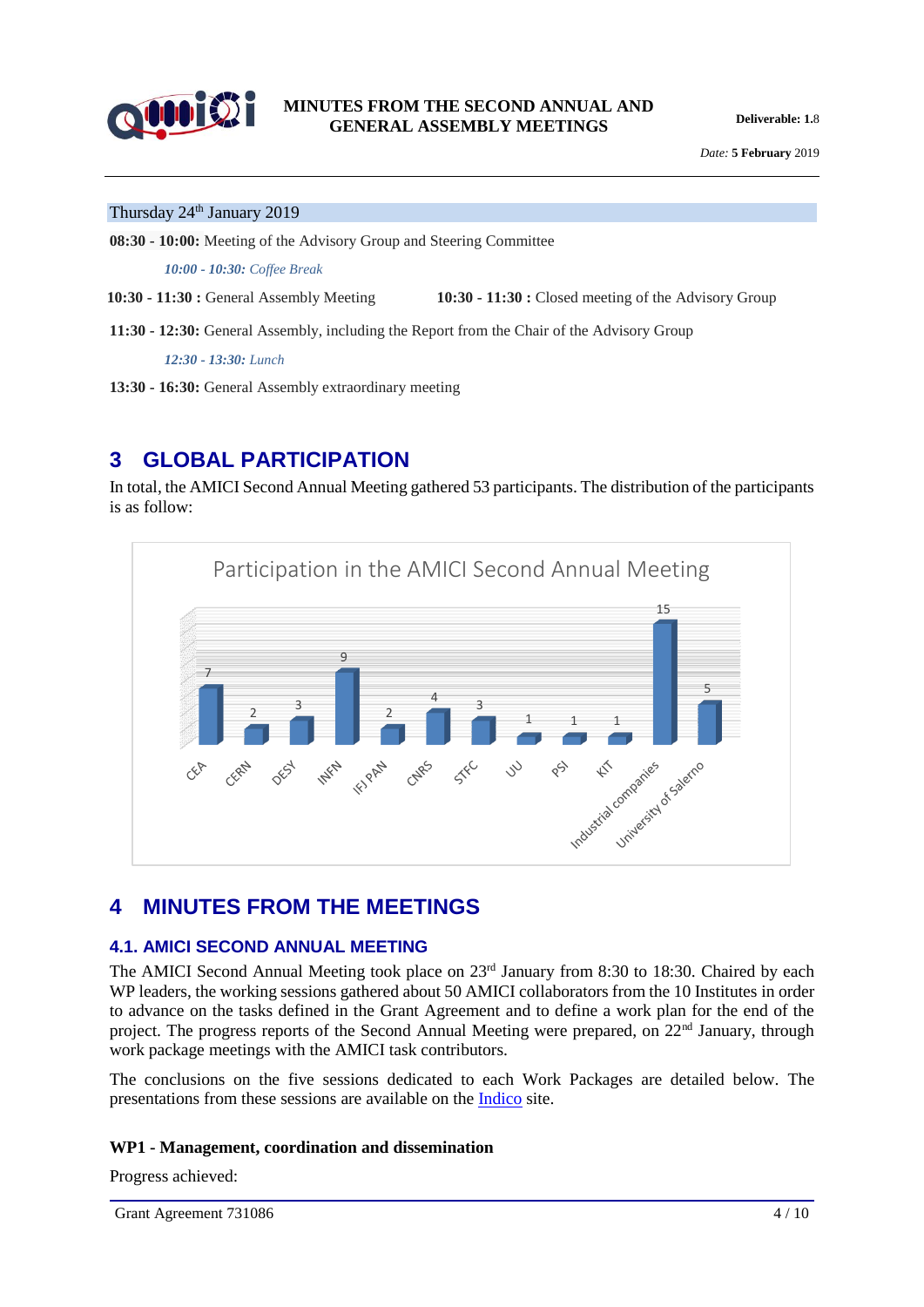

- The AMICI Mid-Term Report has been submitted with one month delay and has been approved by EC.
- Following a remark of the EC Officer about the AMICI Mid-Term Report, the AMICI Website has been updated. It contains a cartography which better illustrate the connection between Research Infrastructures – Technology Infrastructure – European Science Industry.
- The same cartographic tool will be used by WP2.2 'Global Landscape' to illustrate the technology components of future Accelerator and SC Magnet projects, and the possible connection to Technology Infrastructure.

Focus for the next months:

- Extend the H2020 AMICI project duration by 3-4 months, past June 2019, pending the support of the General Assembly and the approval from EC.
- Hold the 'European Forum on accelerators and SC magnets Technology Infrastructure' at Brussels in the summer 2019 to describe the outcome of the AMICI Tasks to the EC and the European Science Industry.
- Hold the 3rd AMICI Annual Meeting in the fall 2019.

Discussions with participants:

- S. Leray presented the possible strategies for the future of AMICI
- The possible project extension has been discussed and supported by the participants. S. Leray consulted task leaders in order to estimate the time needed to finish their tasks and complete the deliverables.

Here is the recap table of the WP1 tasks, including the expected delay that will require the project extension:

|                  |                                                                                               | Due             | <b>Achieved</b> | <b>Expected</b> |
|------------------|-----------------------------------------------------------------------------------------------|-----------------|-----------------|-----------------|
| MS1              | Installation of the Advisory Group                                                            | M1              | M1              |                 |
| MS <sub>2</sub>  | Website software ready                                                                        | M <sub>2</sub>  | M <sub>2</sub>  |                 |
| MS3              | Industry days and consultation of industry representatives completed                          | M <sub>3</sub>  | M <sub>3</sub>  |                 |
| MS4              | Implementation of deliverable database and tools for the follow up of the milestones progress | M <sub>4</sub>  | M <sub>5</sub>  |                 |
| MS5              | 1st GA and Annual project meetings                                                            | M14             | M14             |                 |
| MS <sub>6</sub>  | 2nd GA and Annual project meetings                                                            | M23             |                 | M25             |
| MS7              | 3rd GA and Annual project meetings                                                            | M29             |                 | M33             |
| D1.1             | Minutes of the Kick-off Meeting                                                               | M <sub>2</sub>  | M <sub>2</sub>  |                 |
| D1.2             | Definition of the participation of industry                                                   | M4              | M <sub>4</sub>  |                 |
| D1.3             | Public website with searchable databases and communication tools                              | M11             | M11             |                 |
| D <sub>1.4</sub> | Minutes from the 1st annual and GA meetings                                                   | M <sub>15</sub> | M <sub>15</sub> |                 |
| D1.5             | Progress and financial 1st reports                                                            | M <sub>21</sub> | M <sub>21</sub> |                 |
| D <sub>1.6</sub> | European Forum on accelerators and SC magnets Technological Infrastructures                   | M24             |                 | <b>M30</b>      |
| D1.7             | Report on dissemination and data management                                                   | M30             |                 | M33             |
| D1.8             | Minutes from the 2nd annual and GA meetings                                                   | M24             |                 | M <sub>26</sub> |
| D <sub>1.9</sub> | Minutes from the 3rd annual and GA meetings                                                   | M30             |                 | M33             |
| D1.10            | Progress and financial 2nd reports                                                            | M30             |                 | M33             |

#### **WP2 – Strategy**

Progress achieved:

- A set of 8 Key Technology Areas (KTAs) have been identified, based on the criteria presented in Uppsala. The drafting of the Deliverable 2.1 started. This draft document describes the needs of the KTAs and their potential for progress in performance and/or cost savings.
- The conditions prevailing to the sustainability of the Technological Facilities at the ten AMICI Institutes have been made. And the significant differences between: 1- Institutes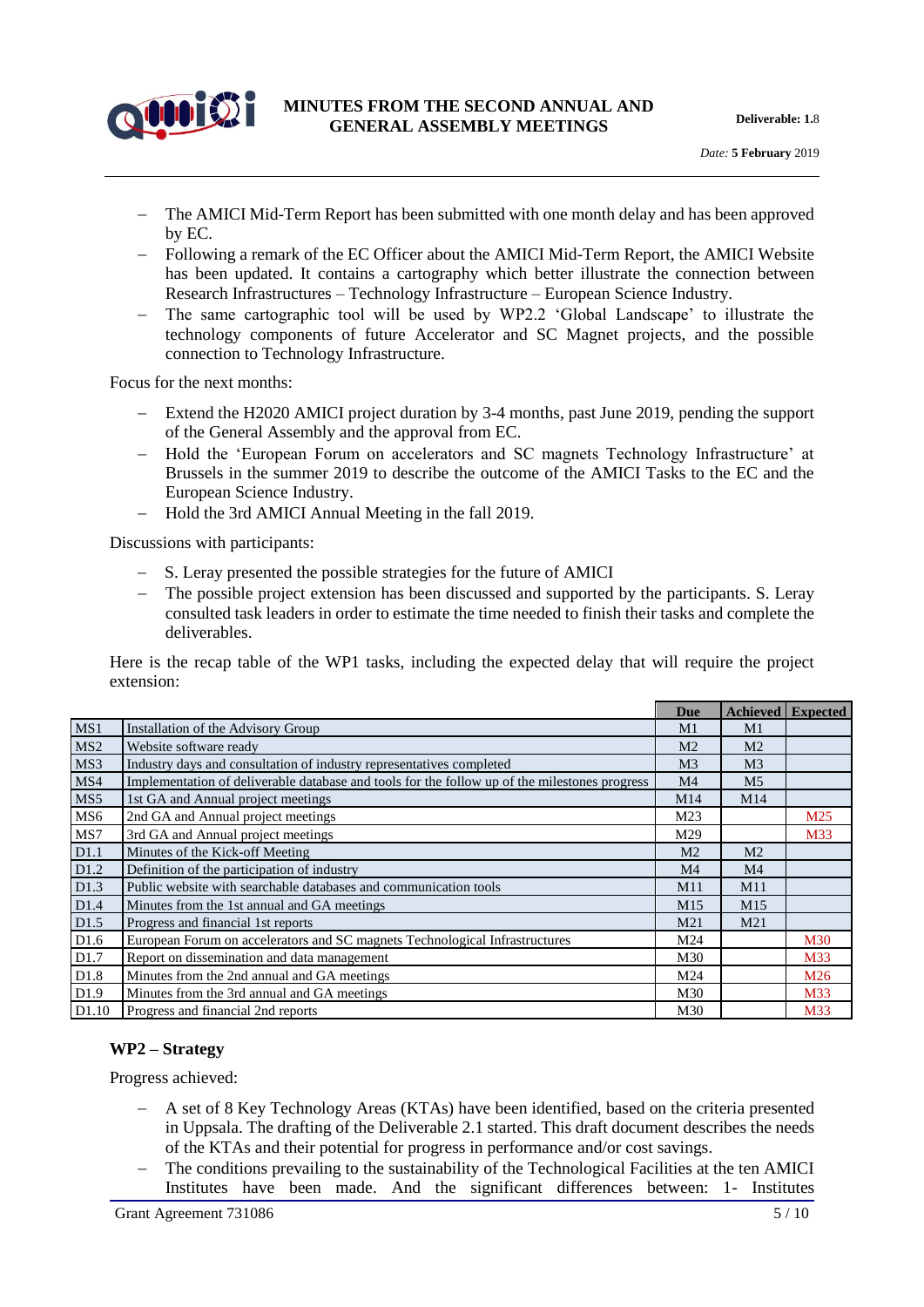

hosting/operating EU research infrastructures, 2- Institutes hosting national accelerator facilities, 3- Institutes providing components and services to RIs have been pointed out.

Focus for the next months:

- Describe the technological roadmaps of the KTAs and characterize the adequacy or inadequacy of the current TI (D2.2).
- Formulate propositions to guarantee the long-term sustainability of TI based on e.g.:  $1$ improving the technical adequacy between external needs vs. services of technical platforms, 2  $-$  improving their availability/usability,  $3$  – demonstrating the cost/timing impact of TI vs green field based construction of RIs (D2.3).

Here is the recap table of the WP2 tasks:

|                  |                                                                         | Due             |                 | Achieved Expected |
|------------------|-------------------------------------------------------------------------|-----------------|-----------------|-------------------|
| MS8              | Updating of KTA                                                         | M <sub>12</sub> | M <sub>12</sub> |                   |
| MS9              | Collection of the scientific Roadmaps                                   | M14             | M14             |                   |
| <b>MS10</b>      | Intermediate report on sustainability                                   | M21             | M21             |                   |
| D2.1             | Report on Key Technological Areas survey and prospective outlook        | M24             |                 | M27               |
| D <sub>2.2</sub> | Report on the Technological Roadmaps for the different KTA              | M27             |                 | M29               |
| D <sub>2.3</sub> | Report on propositions to guarantee the long term sustainability of TIs | M30             |                 | M30               |

#### **WP3 - Cooperation**

Progress achieved:

 The eligibility criteria to access the core group of the Technology Infrastructure (D3.1) have been formulated and a Collaboration Agreement model for its core group members have been drafted, supporting a set of ambitious goals.

Focus for the next months:

- Finalize the Collaboration Agreement model and obtain the recommendations from the AMICI Institute directorates.
- Formulate terms of University and Industry partnerships with the core group.

Discussions with participants:

- The involvement of industrial companies remains to be clarified. The central question is to define the proper level of partnership with AMICI's core group that should be offered to industrial companies. A specific input on that question was expected from the Advisory Group members.
- A. Hutton expressed the worry that if EU companies receive financial support from the EC, then the American lawyers could consider this as an unfair competition. So, the legal issue is a delicate point that have to be considered not only at the European level but worldwide.
- Some participants suggested to consider the financial supports offered at the nation and regional level.

Here is the recap table of the WP3 tasks.

|             |                                                                                          | Due             |                 | <b>Achieved</b> Expected |
|-------------|------------------------------------------------------------------------------------------|-----------------|-----------------|--------------------------|
| <b>MS11</b> | First version of the report on eligibility criteria                                      | M <sup>9</sup>  | M <sup>9</sup>  |                          |
| <b>MS12</b> | First version of the report on Networking and Coordination Model                         | M16             | M <sub>16</sub> |                          |
| <b>MS13</b> | Collection and analysis of existing bi- or multilateral agreements between AMICI members | M <sub>21</sub> | M21             |                          |
| D3.1        | Report defining the eligibility criteria for accessing to the core group of large Tis    | M <sub>21</sub> | M <sub>21</sub> |                          |
| D3.2        | Report on the networking and coordination model                                          | M30             |                 | M30                      |
| D3.3        | Report about the proposed model of collaboration agreement                               | M30             |                 | M30                      |

Grant Agreement 731086 6 / 10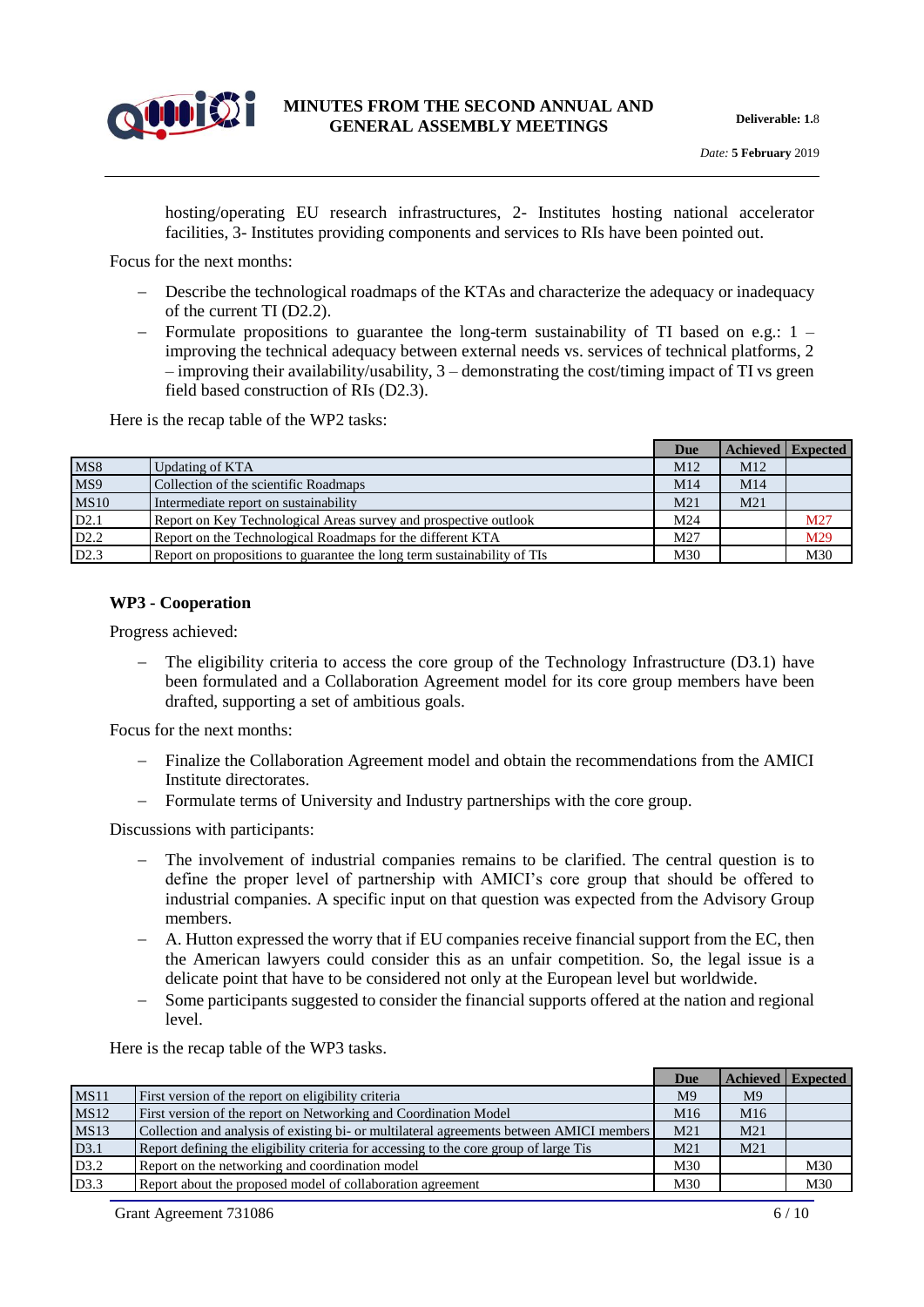

#### **WP4 - Innovation**

Progress achieved:

- The responses from the 3 market surveys (accelerator components/SC magnets/good practices and barriers) have been collected.
- However, input from the major European SC Magnet manufacturers is missing. To complement the missing data, telephone interviews will be carried out.

Focus for the next months:

- Synthetize the outcome of the market surveys and draw recommendations for improving the Innovation potential of European Science Industry.
- Further refine AMICI offering to Industry.

Discussions with participants:

- The complementarity of the WP4 and the WP5 has been highlighted. Therefore, it is important to work closely with both WPs.
- The IP protection between Industry and Academia has been mentioned. While the IP protection issue can only be handled case by case, some standard models will be proposed within the AMICI project.

Here is the recap table of the WP4 tasks, including the expected delay that will require the project extension.

|                  |                                                                                   | Due             |                 | <b>Achieved Expected</b> |
|------------------|-----------------------------------------------------------------------------------|-----------------|-----------------|--------------------------|
| <b>MS14</b>      | 3rd Party selected for survey on accelerator technologies                         | M <sub>15</sub> | M <sub>15</sub> |                          |
| <b>MS15</b>      | Interim report on survey results in the field of SC Magnet Technologies           | M <sub>15</sub> | M <sub>15</sub> |                          |
| <b>MS16</b>      | Initial analysis of acquired data on good practices and identification of actions | M26             |                 | M26                      |
| <b>MS17</b>      | Survey on accelerator technologies received from 3rd party                        | M27             |                 | M27                      |
| D <sub>4.1</sub> | Report on accelerator market study                                                | M30             |                 | M30                      |
| D <sub>4.2</sub> | Report on SC magnet market study                                                  | M30             |                 | M33                      |
| D4.3             | Report on best practice collaboration between industry and technology             | M30             |                 | M30                      |

#### **WP5 - Industrialization**

Progress achieved:

- Training and development of material database were selected as services provided by the TI to European Science Industry.
- Intellectual Property is identified as a hard point.
- WP5 coordinates and contributes to a multi-national working group at the CERN to draft a European standard on safety of cryogenic equipment.

Focus for the next months:

- $\sim$  Set the basis of a database on material properties (D5.1).
- Catalog the potential training and apprenticeship programs in the Technology Infrastructure (D5.2, D5.4).
- Formulate the conditions for prototyping in Industry (D5.5).

Here is the recap table of the WP5 tasks.

|             |                                                                                 | <b>Due</b> |     | <b>Achieved   Expected</b> |
|-------------|---------------------------------------------------------------------------------|------------|-----|----------------------------|
| <b>MS18</b> | List of safety scenarios in liquid helium cryostats                             | M12        | M12 |                            |
| <b>MS19</b> | Preliminary report on the required conditions for apprenticeships program in TI | M24        | M25 |                            |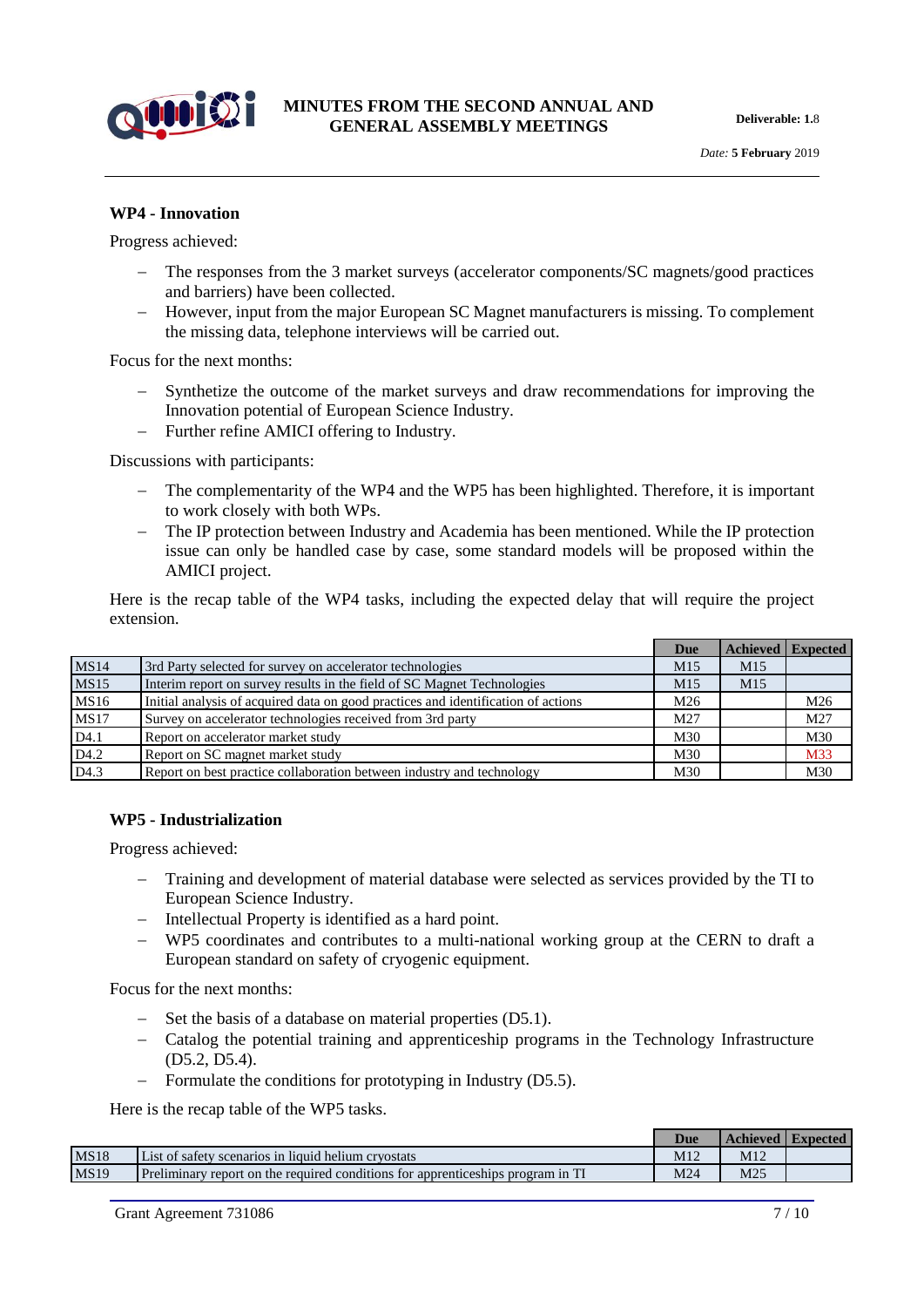

*Date:* **5 February** 2019

| <b>MS20</b>      | Preliminary report on the required conditions for apprenticeships program in industries     | M24             | M <sub>25</sub> |            |
|------------------|---------------------------------------------------------------------------------------------|-----------------|-----------------|------------|
| <b>MS21</b>      | Preliminary conclusions of the working group on prototyping issues                          | M <sub>24</sub> | M <sub>25</sub> |            |
| D5.1             | Definition of the possible structure and content of a database for materials and components | M26             |                 | <b>M30</b> |
| D5.2             | Final report on the required conditions for apprenticeships program in TI                   | M28             |                 | <b>M30</b> |
| D5.3             | General harmonized guidelines for the safety of cryogenic equipment                         | M28             |                 | <b>M30</b> |
| D <sub>5.4</sub> | Final report on the required conditions for apprenticeships program in industries           | M <sub>30</sub> |                 | M30        |
| D5.5             | Final report on conditions for developing prototypes in industry                            | M <sub>30</sub> |                 | M30        |

#### **4.2. ADVISORY GROUP MEETING**

The AMICI Advisory Group (AG) held its third meeting on the 24<sup>th</sup> January 2019, from 8:30 to 10:00. Out of 14 AG members 7 members were present at this meeting chaired by Andrew HUTTON.

**Present**: Michael GEHRING from Babcock Noell GmbH, Andrew HUTTON (Chair) from Jefferson National Laboratory, Jean-Luc LANCELOT from SigmaPhi, Michael PEINIGER from Research Instruments GmbH, Serge SIERRA from Thales, Josef TROXLER from Ampegon, Akira YAMAMOTO from KEK

#### **Minutes:**

Discussions started with a joint session with the Steering Committee. During his introductory presentation, Olivier Napoly had asked five questions for the Advisory Group. These questions were presented and discussed again to the joint group, allowing members of the Advisory Group to obtain clarification where needed. The Advisory Group then went into closed session to debate each question, reaching consensus in most cases.

A preliminary version of these conclusions was presented to the General Assembly immediately after the closed session. The presentation supporting these conclusions is available on the [Indico](https://agenda.infn.it/event/16918/contributions/34660/attachments/60221/71336/AMICI_Advisory_group_conclusions_1-24-2019.pdf) site. The written version was circulated among the entire Advisory Group (not just those in attendance) to include their comments. The five questions asked to the AG members are detailed below.

1) The AG recognized the virtue the model of the Spanish 'Ineustar' industry association, but expressed its unwillingness to extend it to the more mature European Science Industry,

2) Regarding the 8 Key Technology Areas designated within the WP2, the AG had comments on two areas: a. SRF Structures should be expanded to include all elements of the cryomodules. b. System integration should be added or should be the subject of a separate list.

3) WP3 drafted a Collaboration Agreement model for its core group members, supporting a set of ambitious goals. The AG requested more time to evaluate these goals and how industry partnership and liaising should be organized.

4) The Industrialization-related activities aim at keeping European Science Industry at the forefront of the international competition in view of the construction of future research instruments in Europe and elsewhere. The AG members were asked if some other crucial aspect of Industrialization of Research Infrastructures were not scrutinized by WP5. They expressed the wish for industry to be involved in the prototyping phase as early as possible.

5) To reinforce the case for the Technology Infrastructure, the AG members stressed the importance to demonstrate the central and irreplaceable role of the Technology Infrastructure for the European Research Infrastructures and its benefit to European Science Industry. These two points should be demonstrated through examples provided by Research Institutes and Industry.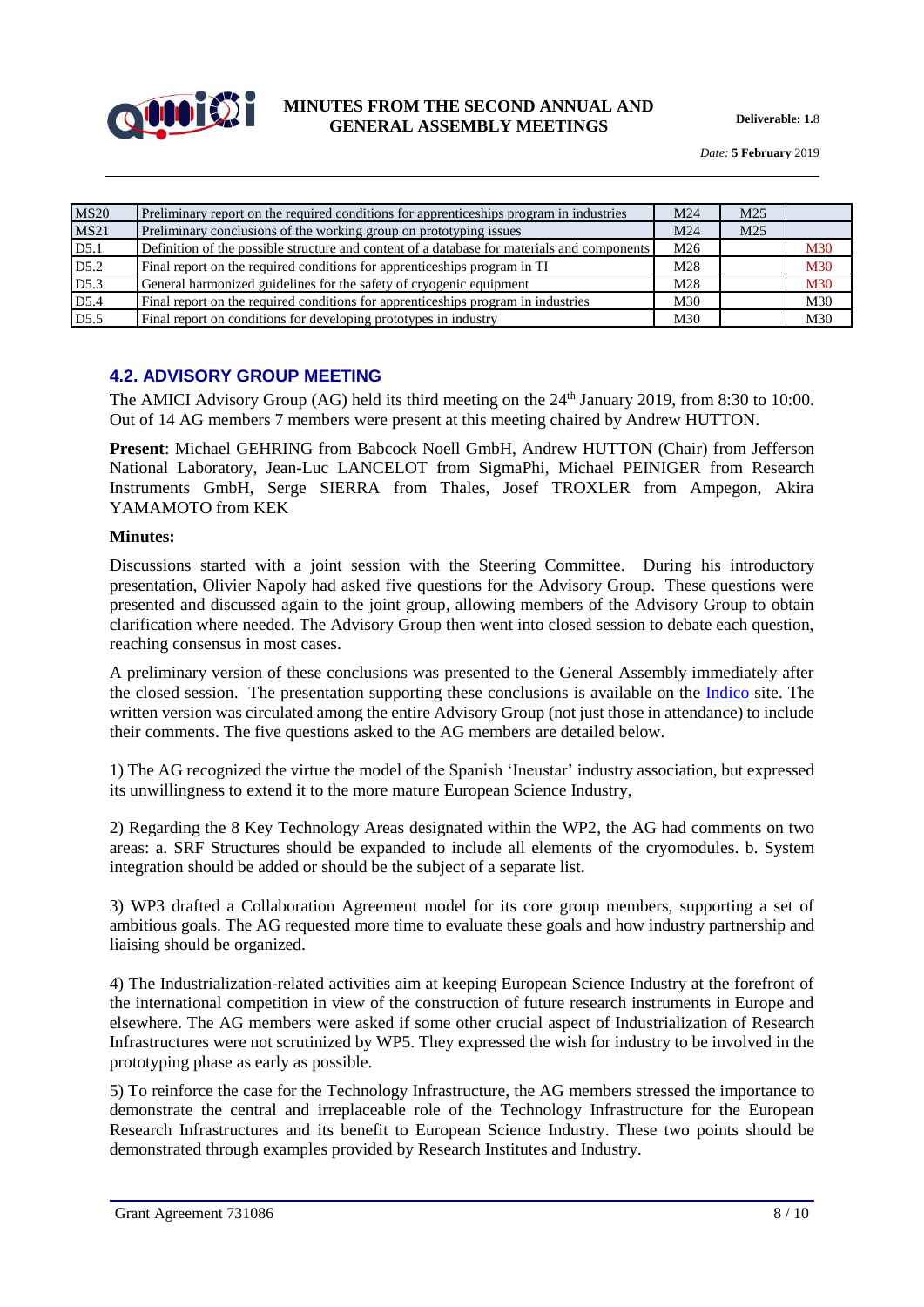

Regarding the European Forum on accelerator and magnet Technology Infrastructure gathering scientists and industry that will be held in Brussels in September the AG members will be consulted is the coming months to participate in its organization.

#### **4.3. GENERAL ASSEMBLY MEETING**

The General Assembly meetings was held on 24<sup>th</sup> January 2019 in Salerno from 10:30 to 12:30. This meeting aimed at informing participants about the progress of the project.

**General Assembly Members:** *BIARROTTE Jean-Luc (CNRS), BORDRY Frederick (CERN), EKELOF Tord (UU), ETIENVRE Anne-Isabelle represented by Nicolas ALAMANOS (CEA), FACIANO Speranza represented by MORANDIN Mauro (INFN), GROHMANN Steffen (KIT), LESIAK Tadeusz (IFJ PAN), RIVKIN Leonid (PSI), SMITH Susan represented by Peter Macintosh (STFC)*

#### *Excused: WILLNER Arik (DESY)*

**Steering Committee Members:** *BOCIAN Dariusz (IFJ PAN), EKELOF Tord (UU), FABBRICATORE Pasquale (INFN), GARVEY Terence (PSI), GLEESON Anthony (STFC), GROHMANN Steffen (KIT), KAABI Walid (CNRS), LERAY Sylvie (CEA), NAPOLY Olivier (CEA), VRETENAR Maurizio (CERN), Hans WEISE (DESY), YILDIRIM Arifé (CEA)*

#### **Minutes***:*

#### **1. Status of the AMICI project and Second Annual Meeting (O. Napoly)**

O. Napoly reported the main progress performed within the second year of the project in the different Work Packages and highlighted the points to focus on for the final period of the project. The report of each WP progress is available in O. Napoly's [presentation.](https://agenda.infn.it/event/16918/contributions/34661/attachments/60171/71203/AMICI_General_assembly_meeting_Napoly.pdf) Here are the key issues mentioned during this meeting:

**European Forum** – If an extension period were agreed by the EC, the 'European Forum on accelerators and SC magnets Technology Infrastructure' would take place at Brussels in September 2019.

Some reflections about the global concept of the event are ongoing. The actions related to the logistics will be taken after the confirmation of the extension. The date of the Forum will be chosen taking into account the other events related to accelerators and magnets.

**Third annual meeting** – If the extension period is agreed, the 3<sup>rd</sup> AMICI Annual Meeting would take place in the fall 2019.

**Collaboration Agreement model** – The WP3 contributors will share the draft of the Collaboration Agreement model with the General Assembly members in the following weeks. The terms of University and Industry partnerships with the core group remain to be clarified according to the Advisory Board's feedbacks.

#### **2. Proposal for 4 month extension**

The project needs an additional time to refine the remaining deliverables involving essential subjects such as KTA, roadmaps, market survey, database, and apprenticeship program.

The Steering Committee members agree that the extension of AMICI project would not imply extra funds from the European Commission. It would not include additional work or additional deliverables and it would not lead to a new reporting period.

After discussion, it is proposed to ask for a 4 month extension. The proposal is unanimously approved by the GA members.